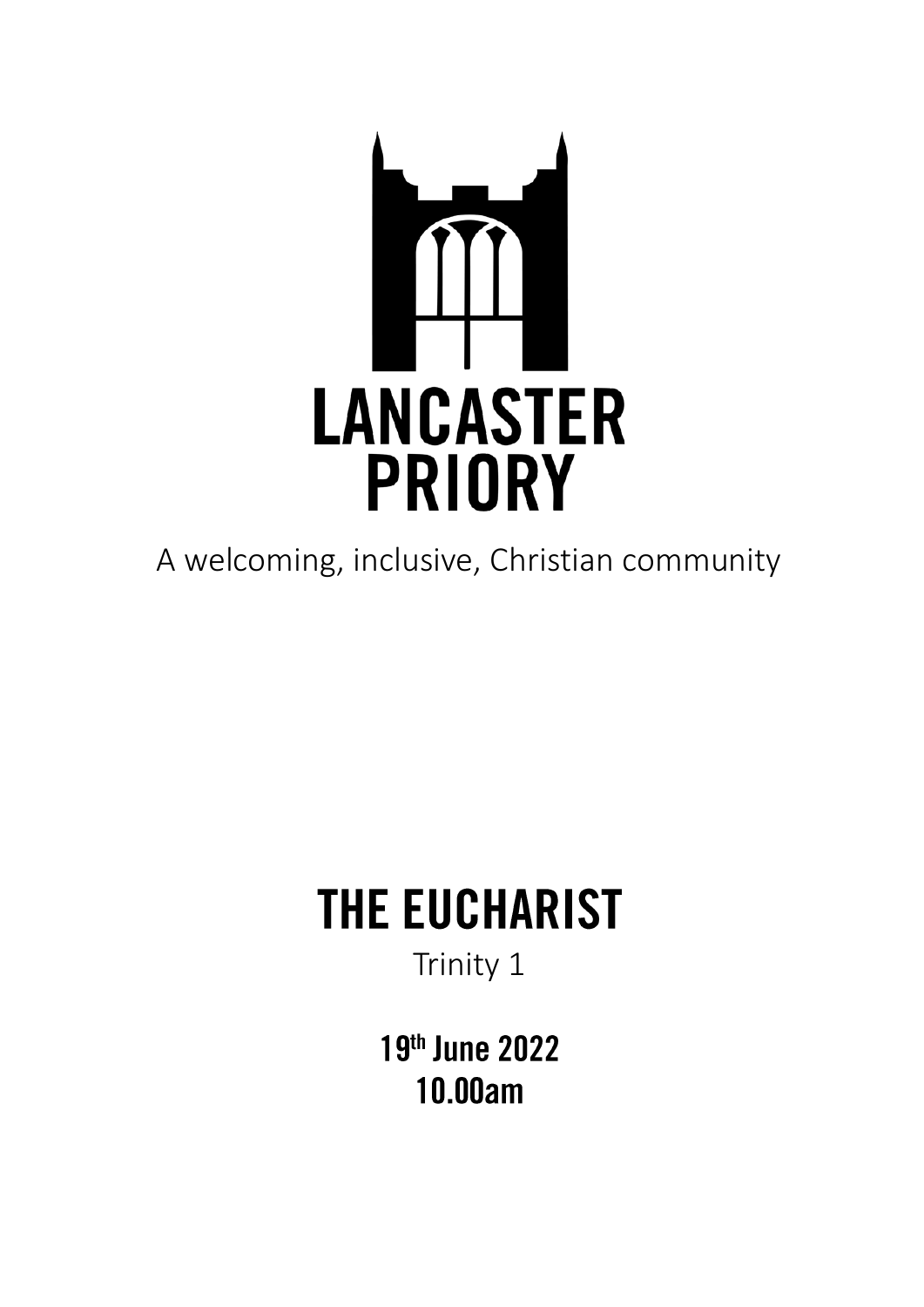## **Welcome to Lancaster Priory**

We are really pleased that you are worshipping with us today. Wherever you have come from, this is your church and you are unconditionally welcome.

We are currently in the part of the church year known as Ordinary Time (The Sundays after Trinity). This is the part of the year where we are not celebrating one of the great festivals of our faith or preparing ourselves for celebration. It is a time to give thanks and praise for the ordinary, everyday blessings we know in our lives and to bring our concerns and failings to God, asking him to transform us and our world into his likeness.

Today's service (Trinity 1): President: The Revd Leah Vasey-Saunders Preacher: The Revd Tim Evans The Readers: Pauline Fielding, Gill Jenkinson Intercessor: Tim Jenkinson Organist: Ian Pattinson FRCO, Priory Organist Choir: ATB Setting: *Mass for three voyces (*Byrd)

Today's Booklet is sponsored by… Stephen & Barbara Gardner To mark our wedding anniversary on 17 June – 44 years

#### **Acknowledgements**

*Common Worship: Services and Prayers for the Church of England, Pastoral Services* and *Times and Seasons,* material from which is included in this service, are copyright © The Archbishops' Council 2000, 2005 and 2006. The Scripture quotations contained herein are from The New Revised Standard Version Bible, Anglicised Edition, copyright © 1989, 1995, National Council of the Churches of Christ in the USA. Used by permission. All rights reserved. *Christian Copyright Licence 849167 and Music Reproduction Licence M267952, Lancaster Priory.*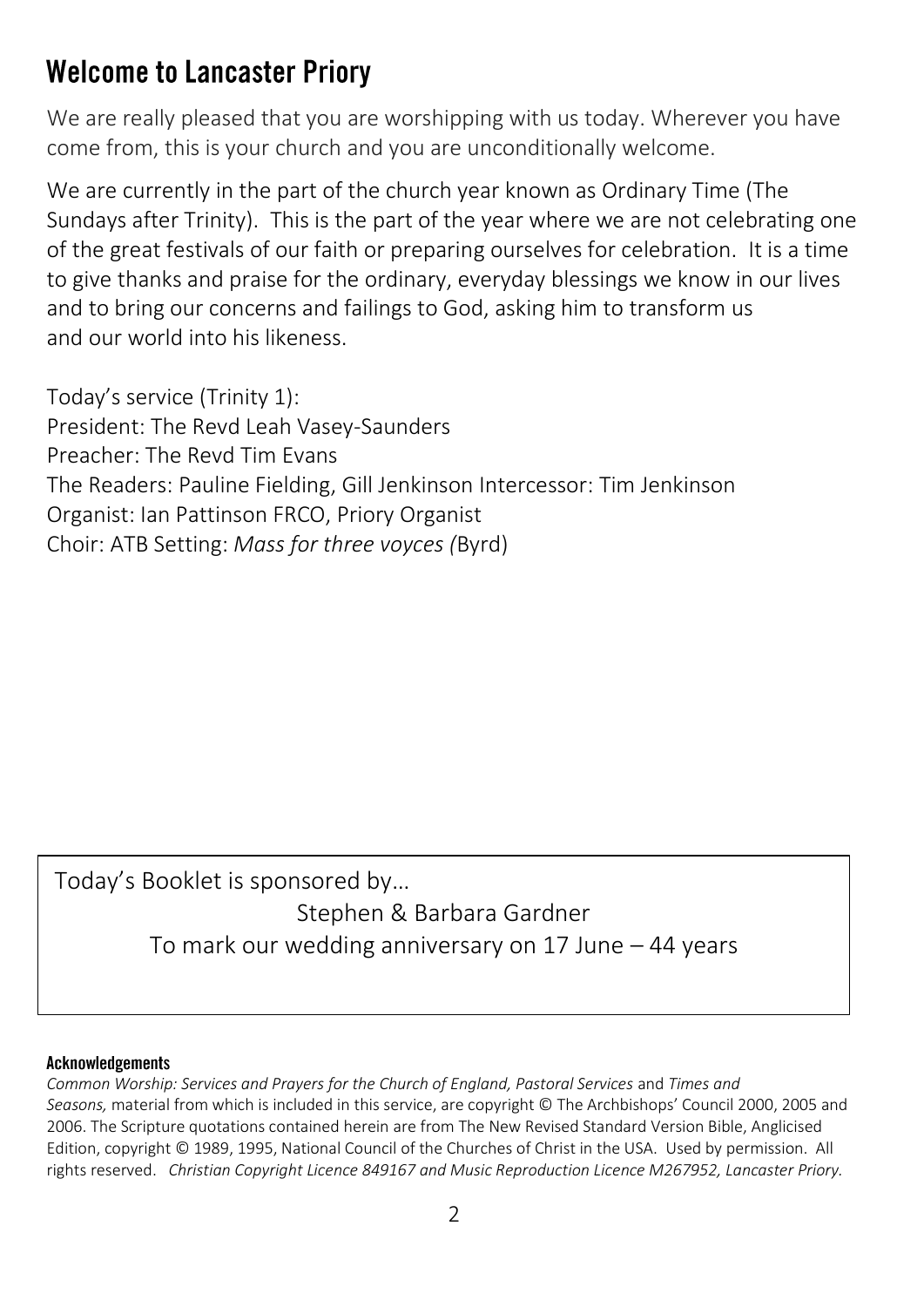# The Welcome and Notices

*Please stand as the choir, servers and clergy enter and we sing the hymn and the altar is censed.*

# Hymn $(205)$

Christ is made the sure foundation, And the precious corner-stone, Who, the two walls underlying Bound in each, binds both in one. Holy Sion's help for ever, and her confidence alone.

2. All that dedicated City, dearly loved by God on high, in exultant jubilation pours perpetual melody, God the One in Threefold glory, Singing everlastingly.

3. To this temple, where we call thee, come, O Lord of Hosts, to-day; with thy wonted loving-kindness hear thy people as they pray; and thy fullest benediction shed within its walls for ay. Ī

4. Here vouchsafe to all thy servants Gifts of grace by prayer to gain; Here to have and hold for ever Those good things their prayers obtain, and hereafter, in thy glory with thy blessèd ones to reign.

5. Laud and honour to the Father; laud and honour to the Son; laud and honour to the Spirit; ever Three, and ever One: One in love and One in splendour, while unending ages run. Amen tr. John Mason Neale (1818-1866)

# **The Greeting** The president says

In the name of the Father, and of the Son, and of the Holy Spirit. Amen. The Lord be with you. And also with you.

*Young Church and their leaders gather at the front and the president prays with them before they go to their activities.*

# **Prayers of Penitence and Forgiveness** The deacon says

Compassion and forgiveness belong to the Lord our God, though we have rebelled against him. Let us then renounce our wilfulness and ask his mercy by confessing our sins in penitence and faith. In the wilderness we find your grace; you love us with an everlasting love.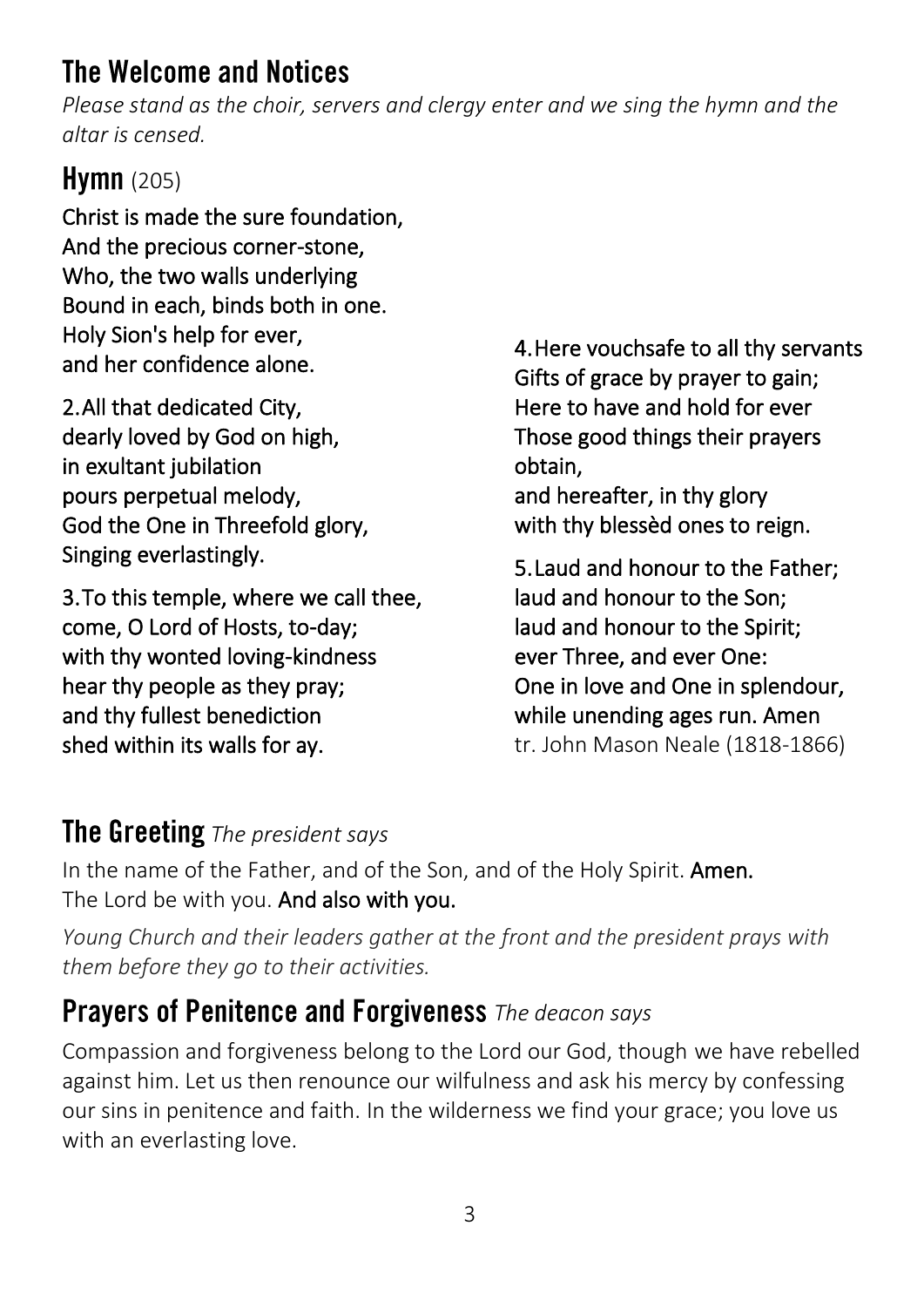## **The Kyrie** The choir sings

Kyrie eleison, Christe eleison, Kyrie eleison Lord have mercy upon us, Christ have mercy upon us, Lord have mercy upon us.

## **The Absolution** The priest says

Almighty God, who forgives all who truly repent, have mercy upon you, pardon and deliver you from all your sins, confirm and strengthen you in all goodness, and keep you in life eternal; through Jesus Christ our Lord. Amen

## **The Gloria** We all sing

Glory to God in the heights of the heaven, And peace to all people on earth now be given: Great Father of glory, our worship we bring, Our praise and thanksgiving, O heavenly King.

Jesus, Messiah, the pure Lamb of God, Your love takes away the sin of the world. You sit with the Father, his only true heir: Have mercy upon us, receive our prayer.

Jesus, most holy, alone you are Lord, Alone the true Son, the Father's true Word: You reign with the Spirit in glory above, The Father's pure glory, the glory of love. Words: Mother Carrie Thompson

## **The Collect** The priest says 'let us pray' and silence is kept.

God of truth, help us to keep your law of love and to walk in ways of wisdom, that we may find true life in Jesus Christ your Son. Amen.

*Please sit.*

## **The First Reading Isaiah 65.1-9**

# *A reading from the Book of Isaiah*

I was ready to be sought out by those who did not ask, to be found by those who did not seek me. I said, 'Here I am, here I am', to a nation that did not call on my name. I held out my hands all day long to a rebellious people, who walk in a way that is not good, following their own devices; a people who provoke me to my face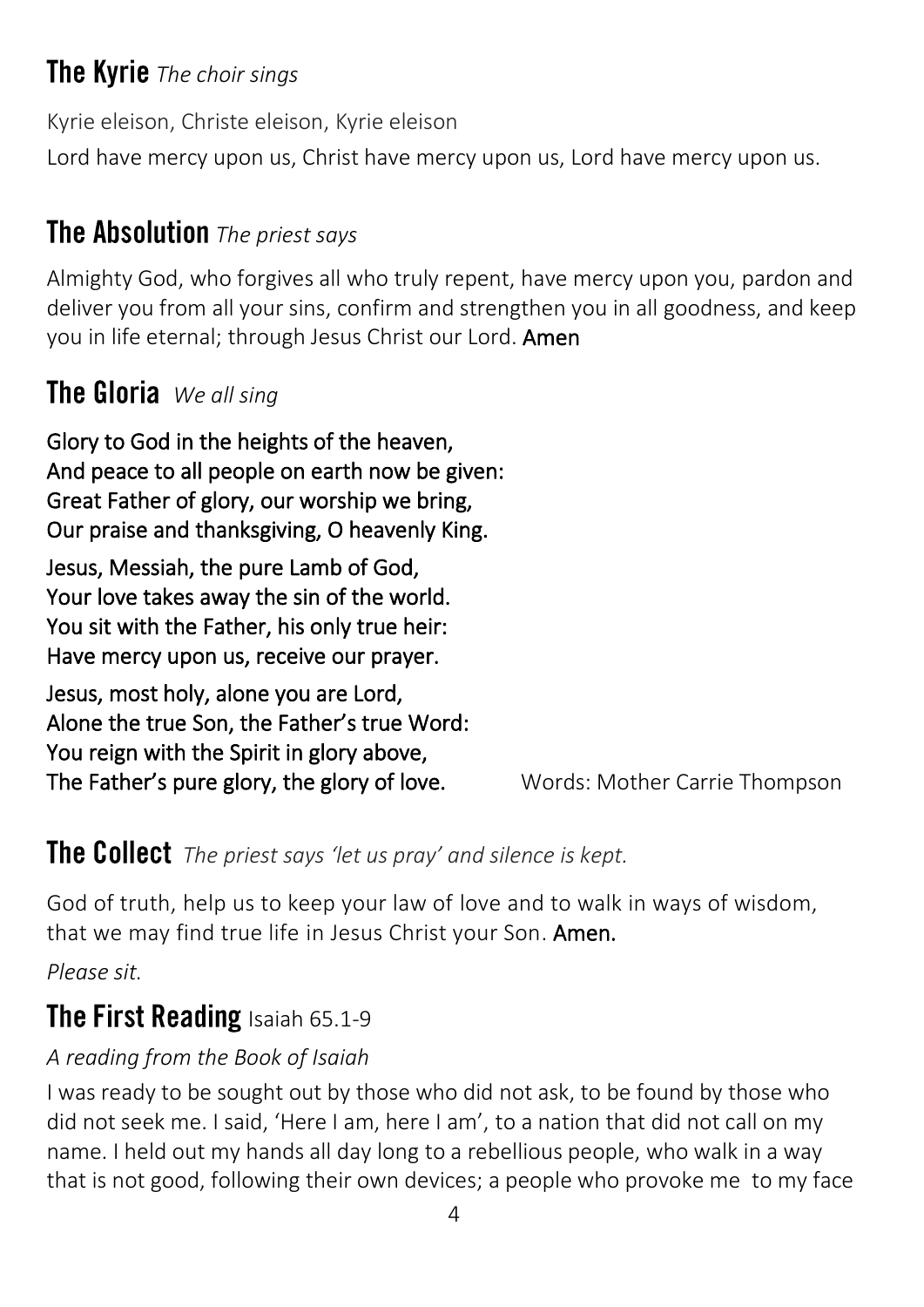continually, sacrificing in gardens and offering incense on bricks; who sit inside tombs, and spend the night in secret places; who eat swine's flesh, with broth of abominable things in their vessels; who say, 'Keep to yourself, do not come near me, for I am too holy for you.' These are a smoke in my nostrils, a fire that burns all day long. See, it is written before me: I will not keep silent, but I will repay; I will indeed repay into their laps their iniquities and their ancestors' iniquities together, says the LORD; because they offered incense on the mountains and reviled me on the hills, I will measure into their laps full payment for their actions. Thus says the LORD: As the wine is found in the cluster, and they say, 'Do not destroy it, for there is blessing in it', so I will do for my servants' sake, and not destroy them all. I will bring forth descendants from Jacob, and from Judah inheritors of my mountains; my chosen shall inherit it, and my servants shall settle there. For the Word of the Lord. Thanks be to God

## **Gradual Hymn** (353) *We stand to sing*

Dear Lord and Father of mankind, forgive our foolish ways; re-clothe us in our rightful mind, in purer lives thy service find, in deeper reverence praise.

2.In simple trust like theirs who heard, beside the Syrian sea, the gracious calling of the Lord, let us, like them, without a word rise up and follow thee.

3.O Sabbath rest by Galilee! O calm of hills above, where Jesus knelt to share with thee the silence of eternity, interpreted by love!

4.Drop thy still dews of quietness, till all our strivings cease; take from our souls the strain and stress, and let our ordered lives confess the beauty of thy peace.

5.Breathe through the heats of our desire thy coolness and thy balm; let sense be dumb, let flesh retire speak through the earthquake, wind, and fire,

#### O still small voice of calm.

John Greeenleaf Whittier 1807-1892

# The Second Reading Galatians 3.23-end

#### *A reading from the letter of Paul to the Galatians*

Now before faith came, we were imprisoned and guarded under the law until faith would be revealed. Therefore the law was our disciplinarian until Christ came, so that we might be justified by faith. But now that faith has come, we are no longer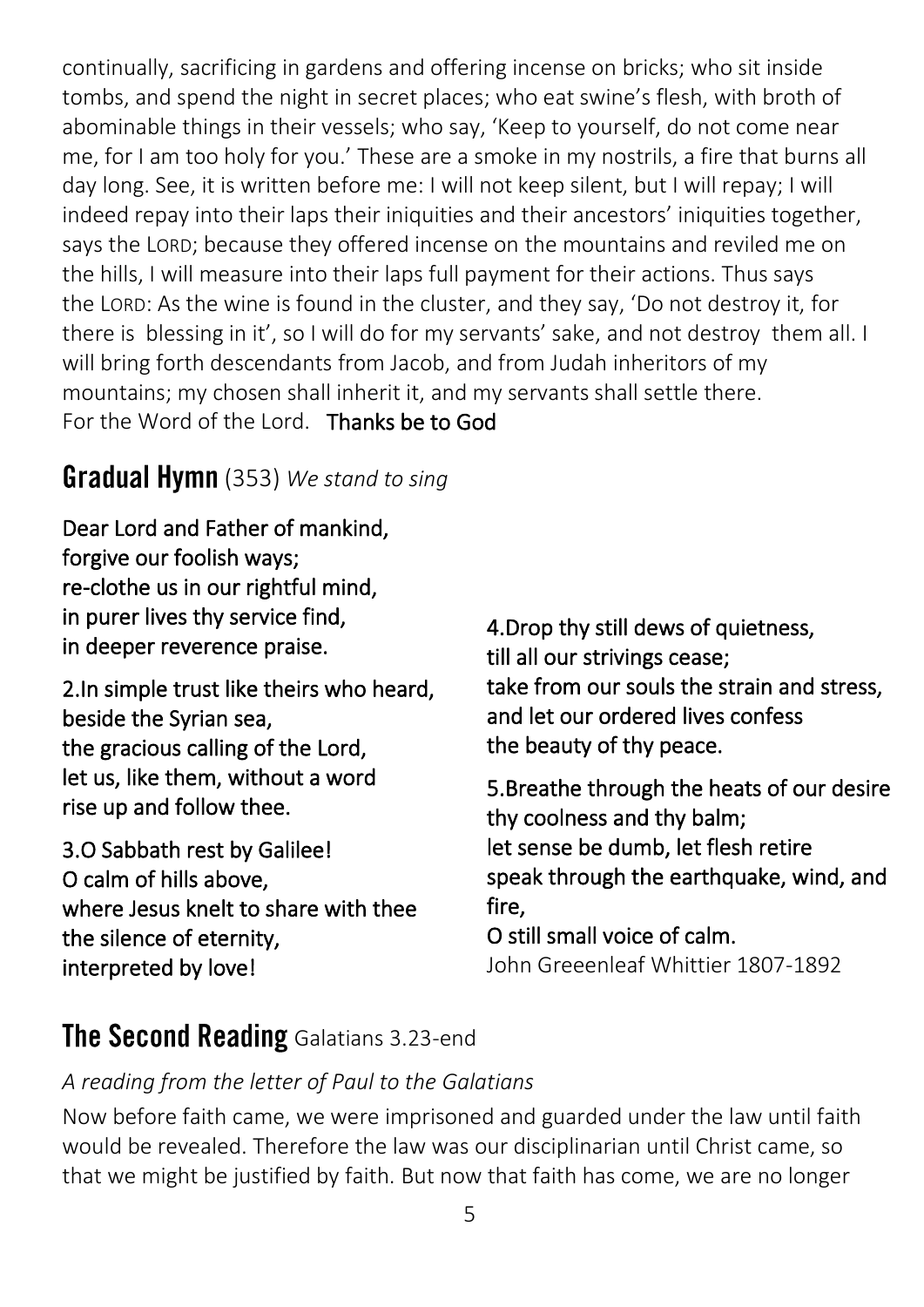subject to a disciplinarian, for in Christ Jesus you are all children of God through faith. As many of you as were baptized into Christ have clothed yourselves with Christ. There is no longer Jew or Greek, there is no longer slave or free, there is no longer male and female; for all of you are one in Christ Jesus. And if you belong to Christ, then you are Abraham's offspring, heirs according to the promise. For the Word of the Lord. Thanks be to God

# The Gospel Reading Luke 8.26-39

*Please stand for the Gospel Acclamation, the cantor sings*

Alleluia, alleluia, alleluia Alleluia, alleluia, alleluia.

I am the living bread that came down from heaven, says the Lord. Whoever eats of this bread will live for ever. Alleluia, alleluia, alleluia

#### *The deacon says* The Lord be with you and also with you

Hear the Gospel of our Lord Jesus Christ according to Luke Glory to you, O Lord

Then they arrived at the country of the Gerasenes, which is opposite Galilee. As he stepped out on land, a man of the city who had demons met him. For a long time he had worn no clothes, and he did not live in a house but in the tombs. When he saw Jesus, he fell down before him and shouted at the top of his voice, 'What have you to do with me, Jesus, Son of the Most High God? I beg you, do not torment me'— for Jesus had commanded the unclean spirit to come out of the man. (For many times it had seized him; he was kept under guard and bound with chains and shackles, but he would break the bonds and be driven by the demon into the wilds.) Jesus then asked him, 'What is your name?' He said, 'Legion'; for many demons had entered him. They begged him not to order them to go back into the abyss.

Now there on the hillside a large herd of swine was feeding; and the demons begged Jesus to let them enter these. So he gave them permission. Then the demons came out of the man and entered the swine, and the herd rushed down the steep bank into the lake and was drowned.

When the swineherds saw what had happened, they ran off and told it in the city and in the country. Then people came out to see what had happened, and when they came to Jesus, they found the man from whom the demons had gone sitting at the feet of Jesus, clothed and in his right mind. And they were afraid. Those who had seen it told them how the one who had been possessed by demons had been healed. Then all the people of the surrounding country of the Gerasenes asked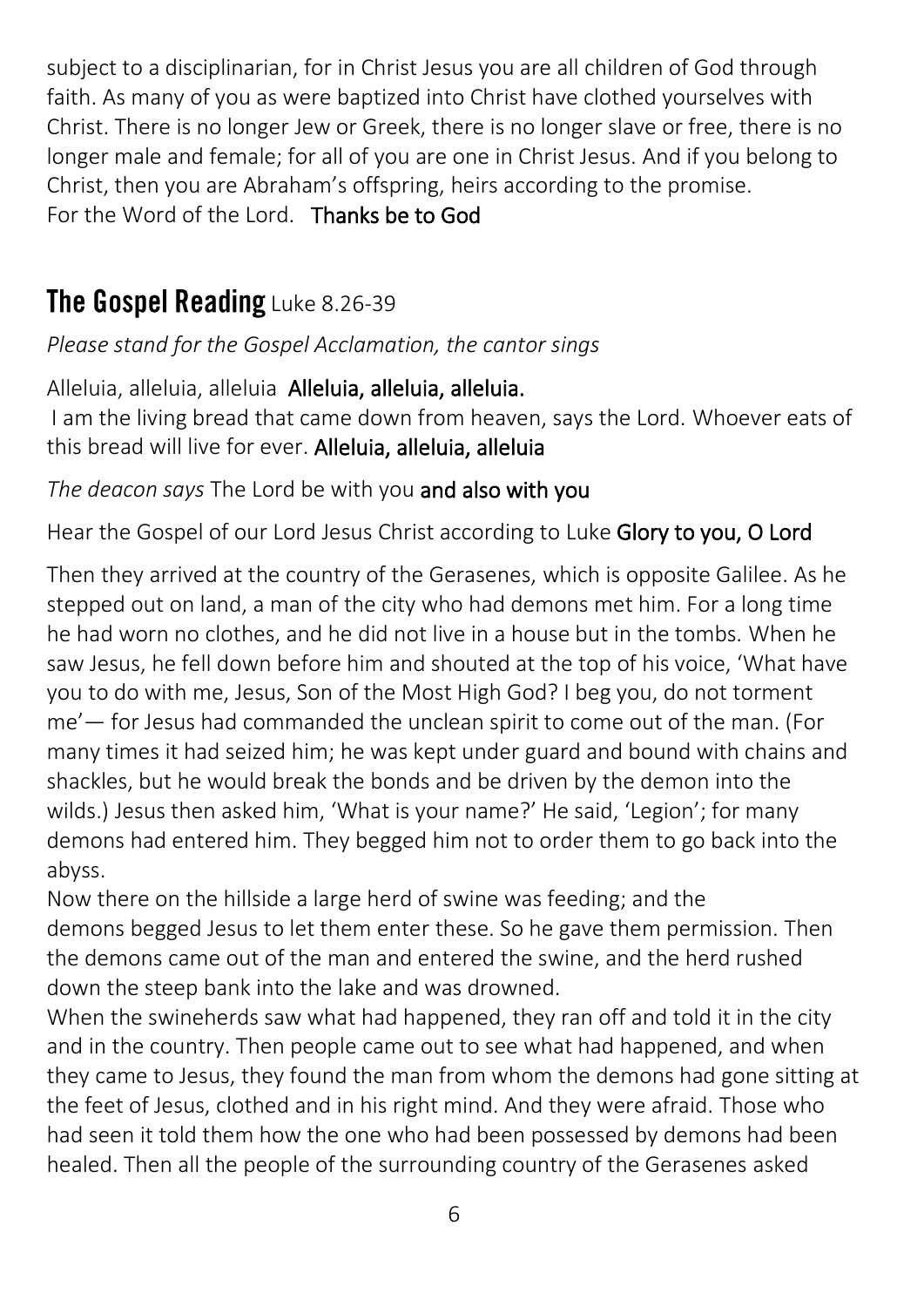Jesus to leave them; for they were seized with great fear. So he got into the boat and returned. The man from whom the demons had gone begged that he might be with him; but Jesus sent him away, saying, 'Return to your home, and declare how much God has done for you.' So he went away, proclaiming throughout the city how much Jesus had done for him.

This is the Gospel of the Lord. Praise to you, O Christ.

# **The Sermon** Please sit.

# **The Creed** Please stand.

We believe in one God, the Father, the Almighty, maker of heaven and earth, of all that is, seen and unseen.

We believe in one Lord, Jesus Christ, the only Son of God, eternally begotten of the Father, God from God, Light from Light, true God from true God, begotten, not made, of one Being with the Father; through him all things were made. For us and for our salvation he came down from heaven, was incarnate from the Holy Spirit and the Virgin Mary and was made man. For our sake he was crucified under Pontius Pilate; he suffered death and was buried. On the third day he rose again in accordance with the Scriptures; he ascended into heaven and is seated at the right hand of the Father. He will come again in glory to judge the living and the dead, and his kingdom will have no end.

We believe in the Holy Spirit, the Lord, the giver of life, who proceeds from the Father and the Son, who with the Father and the Son is worshipped and glorified, who has spoken through the prophets.

We believe in one holy catholic and apostolic Church. We acknowledge one baptism for the forgiveness of sins. We look for the resurrection of the dead, and the life of the world to come. Amen.

# **Pravers of Intercession** Please sit.

*This response is used* Lord, in your mercy hear our prayer.

*And at the end* Merciful Father, accept these prayers for the sake of your Son, our Saviour Jesus Christ. Amen.

# **The Peace** Please stand.

Peace to you from God our heavenly Father. Peace from his Son Jesus Christ who is our peace. Peace from the Holy Spirit, the life-giver.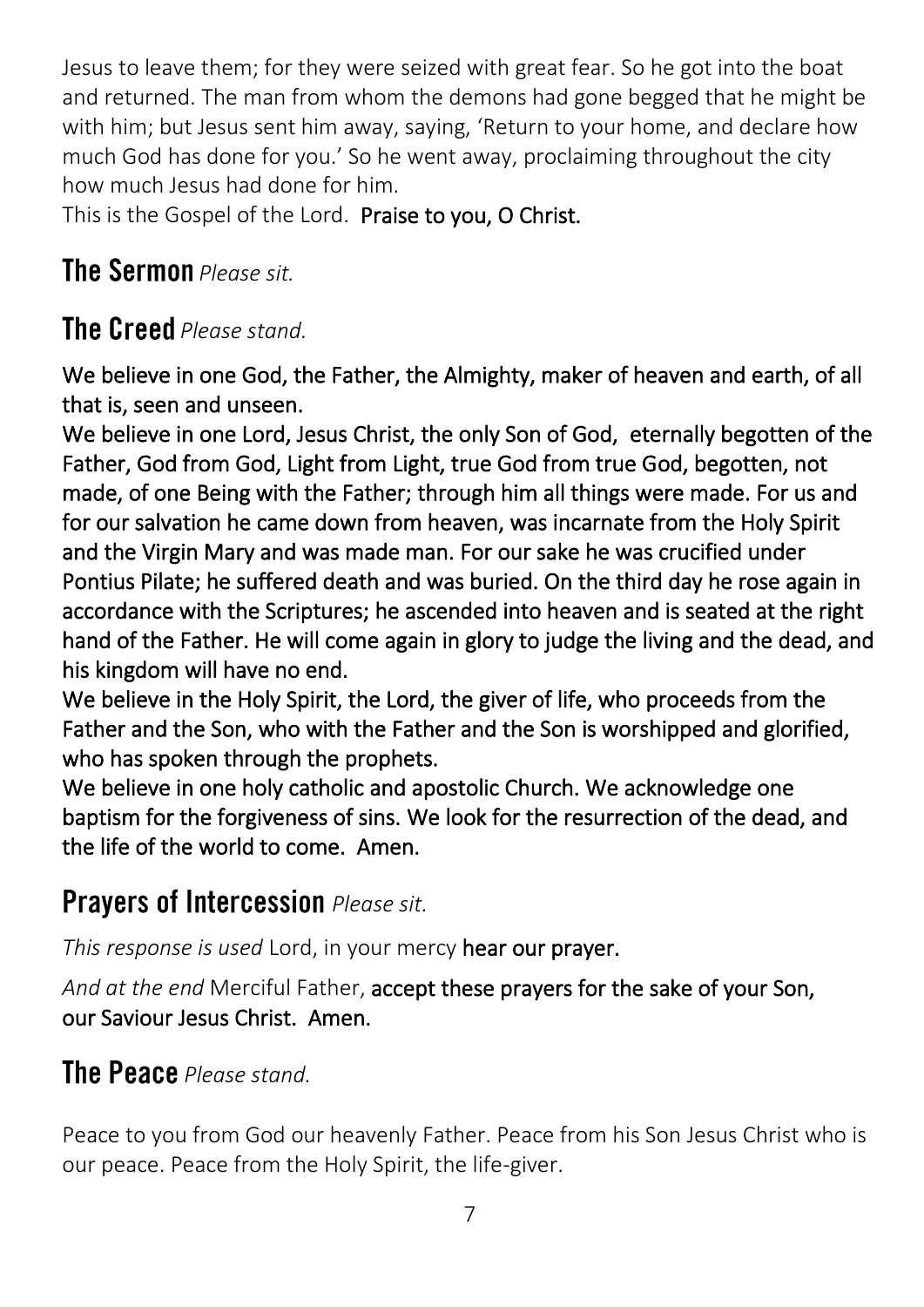The peace of the Lord be always with you and also with you *The deacon says* Let us offer one another a sign of peace. *We acknowledge one another with a sign of peace.* 

The Offertory Hymn (271) During this hymn a collection will be taken.

Alleluia! Sing to Jesus! His the sceptre, his the throne; Alleluia! His the triumph, his the victory alone: hark! The songs of peaceful Sion thunder like a mighty flood; Jesus out of every nation hath redeemed us by his blood.

2. Alleluia! Not as orphans are we left in sorrow now; Alleluia! He is near us, faith believes, nor questions how: though the cloud from sight received him, when the forty days were o'er, shall our hearts forget his promise, "I am with you evermore"?

3. Alleluia! Bread of Angels, thou on earth our food, our stay; Alleluia! Here the sinful flee to thee from day to day: intercessor, Friend of sinners, Earth's Redeemer, plead for me, where the songs of all the sinless sweep across the crystal sea.

4. Alleluia! King eternal, thee the Lord of Lords we own; alleluia! Born of Mary, earth thy footstool, heaven thy throne: thou within the veil hast entered, robed in flesh, our great high priest; thou on earth both Priest and Victim in the Eucharistic Feast.

William Chatterton Dix 1837-1898

# The Prayer of Thanksgiving

The Lord be with you. And also with you. Lift up your hearts. We lift them to the Lord. Let us give thanks to the Lord our God. It is right to give thanks and praise

It is indeed right and good, our duty and salvation always and everywhere to give you thanks and praise holy Father, almighty and eternal God, through Jesus Christ our great high priest. He offered himself to you as the Lamb without blemish, the acceptable gift that gives you perfect praise. At the Last Supper, seated with his apostles, he left this memorial of his passion to bring us its saving power until the end of time. In this great sacrament you feed your people and strengthen them in holiness, so that throughout the world the human family may be enlightened by one faith and drawn together in one communion of love. We come to this foretaste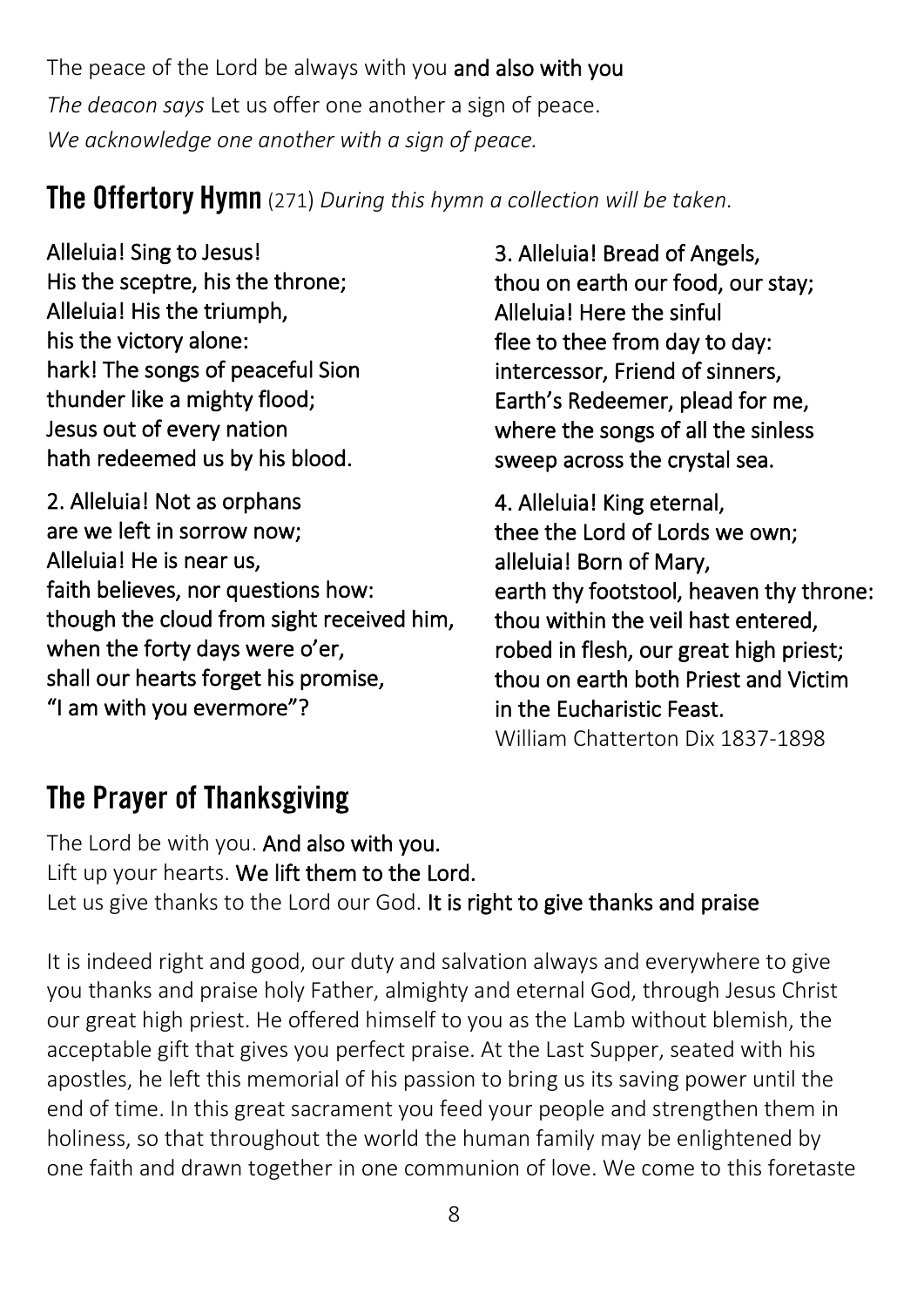of your heavenly banquet to be transformed by your grace and restored in the image and likeness of the risen Christ. Therefore earth unites with heaven to sing a new song of praise; we too join with angels and archangels as they proclaim your glory without end:

*The choir sings* Sanctus, Sanctus, Sanctus, Dominus Deus Sabaoth. Pleni sunt coeli et terra gloria tua. Hosanna in excelsis.

*Holy, holy, holy, Lord God of hosts, heaven and earth are full of thy glory. Glory be to thee, O Lord most high.*

#### *The priest continues*

Accept our praises, heavenly Father, through your Son our Saviour Jesus Christ, and as we follow his example and obey his command, grant that by the power of your Holy Spirit these gifts of bread and wine may be to us his body and his blood; who, in the same night that he was betrayed, took bread and gave you thanks; he broke it and gave it to his disciples, saying: Take, eat; this is my body which is given for you; do this in remembrance of me. In the same way, after supper he took the cup and gave you thanks; he gave it to them, saying: Drink this, all of you; this is my blood of the new covenant, which is shed for you and for many for the forgiveness of sins. Do this, as often as you drink it, in remembrance of me.

Therefore, heavenly Father, we remember his offering of himself made once for all upon the cross; we proclaim his mighty resurrection and glorious ascension; we look for the coming of your kingdom, and with this bread and this cup we make the memorial of Christ your Son our Lord.

*The deacon says* Great is the mystery of faith:

#### Christ has died: Christ is risen: Christ will come again.

Accept through him, our great high priest, this our sacrifice of thanks and praise, and as we eat and drink these holy gifts in the presence of your divine majesty, renew us by your Spirit, inspire us with your love and unite us in the body of your Son, Jesus Christ our Lord. Through him, and with him, and in him, in the unity of the Holy Spirit, with all who stand before you in earth and heaven, we worship you, Father almighty, in songs of everlasting praise:

Blessing and honour and glory and power be yours for ever and ever. Amen.

#### **The Lord's Prayer** We pray together in our preferred version or language.

Gathering our prayers and praises into one, let us pray as our Saviour taught us: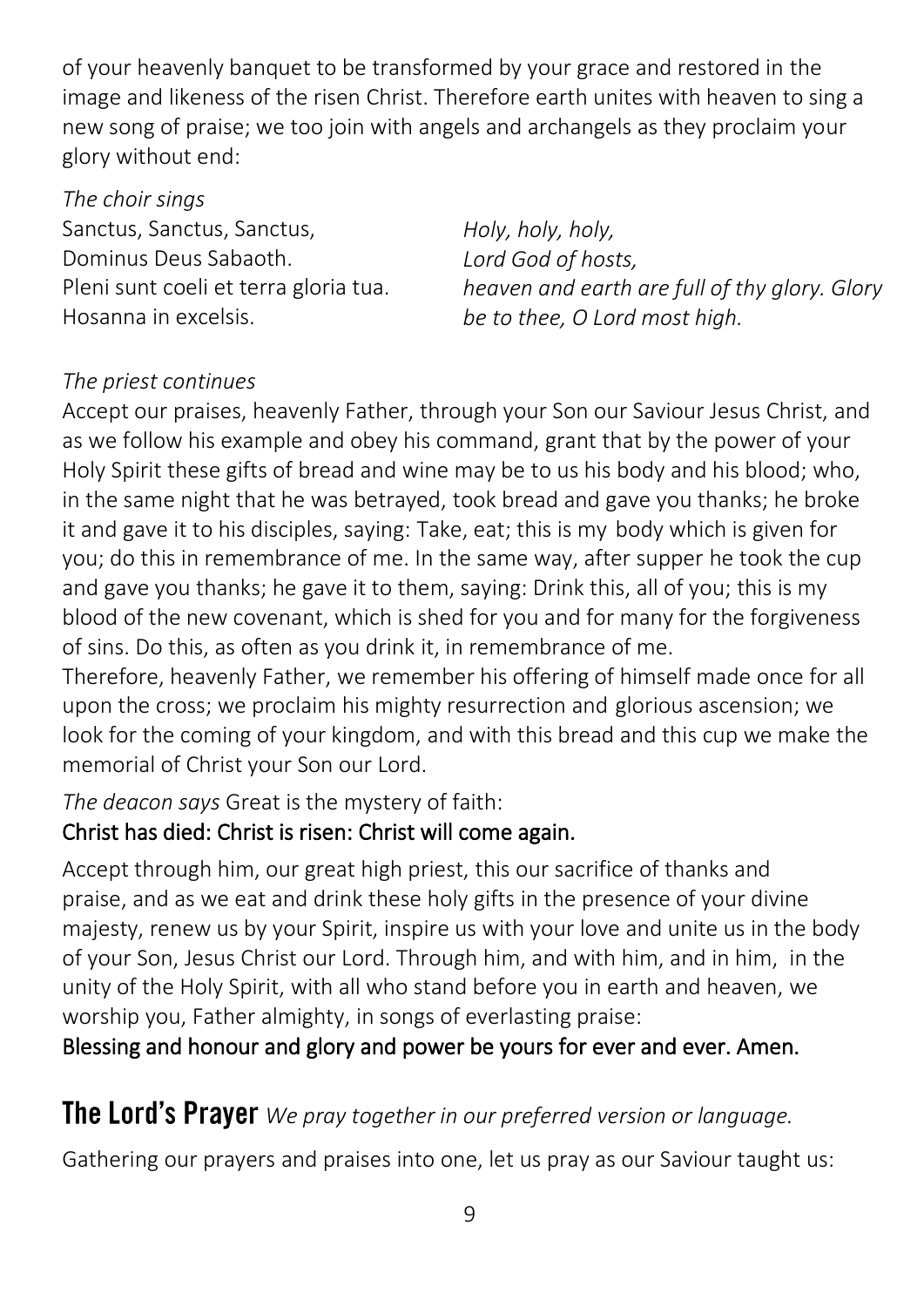Our Father, who art in heaven, hallowed be thy name; thy kingdom come; thy will be done; on earth as it is in heaven. Give us this day our daily bread. And forgive us our trespasses, as we forgive those who trespass against us. And lead us not into temptation; but deliver us from evil. For thine is the kingdom, the power and the glory, for ever and ever. Amen.

# The Breaking of the Bread

We break this bread to share in the body of Christ. Though we are many, we are one body, because we all share in one bread.

## **The Agnus Dei** Please sit. The choir sings

| O Lamb of God                           |
|-----------------------------------------|
| that takest away the sins of the world, |
| have mercy upon us.                     |
| O Lamb of God                           |
| that takest away the sins of the world, |
| have mercy upon us.                     |
| O Lamb of God                           |
| that takest away the sins of the world, |
| grant us thy peace.                     |
|                                         |

# The Giving of Communion

*The congregation are invited to receive communion.*

Jesus is the Lamb of God who takes away the sin of the world. Blessed are those who are called to his supper.

#### Lord, I am not worthy to receive you, but only say the word, and I shall be healed.

*The priest and people receive communion. We welcome communicant members of all Christian denominations to receive communion. If you would prefer to receive a blessing, please carry this booklet with you. Gluten-free hosts are available, please indicate this to the president, green cards are available from the sidespeople for this purpose.* 

## **Communion Anthem** *The choir sings Sacerdotes Domini* (Byrd)

Sacerdotes Domini incensum et panes offerunt Deo: et ideo sancti erunt Deo suo et non polluent nomen eius. Alleluia.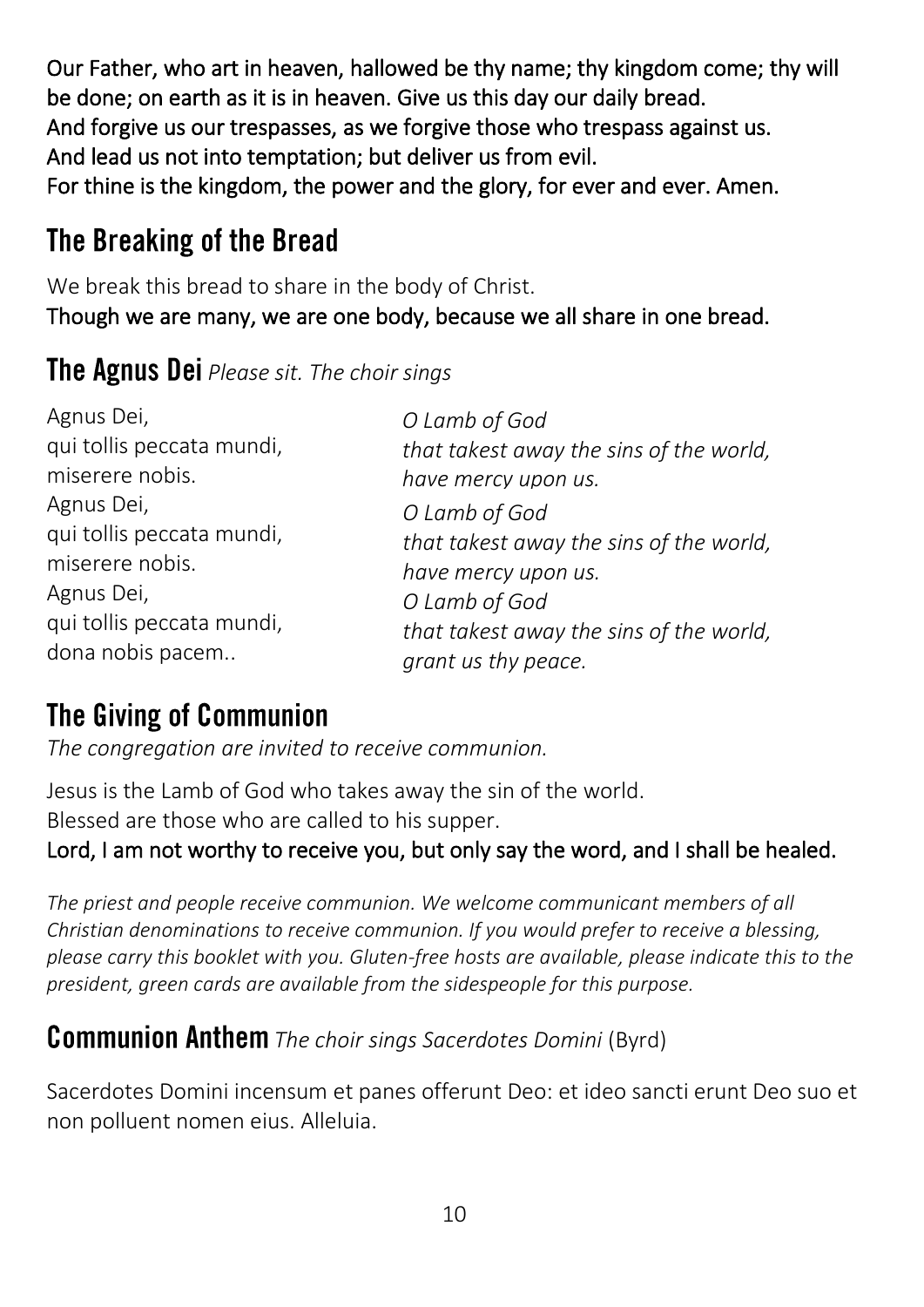Then did priests make offering of incense and loaves of finest wheat to God: and therefore shall they be holy to their Lord and shall not defile his most holy name. Alleluia.

## (305) *We remain seated*

Soul of my Saviour, sanctify my breast, body of Christ, be thou my saving guest, blood of my Saviour, bathe me in thy tide, wash me with water flowing from thy side.

2. Strength and protection may thy Passion be, O Blessèd Jesus, hear and answer me; deep in thy wounds, Lord, hide and shelter me, so shall I never, never part from thee. Ī

3. Guard and defend me from the foe malign, in death's dread moments make me only thine; call me, and bid me come to thee on high where I may praise thee with thy saints for ay.  $Latin 14<sup>th</sup>$  century

## **Praver After Communion** The president prays

Eternal Father, we thank you for nourishing us with these heavenly gifts: may our communion strengthen us in faith, build us up in hope, and make us grow in love; for the sake of Jesus Christ our Lord. Amen

**Hymn** (CP453) *Please stand* 

Great is thy faithfulness, O God my father, There is no shadow of turning with thee; Thou changest not, thy compassions they fail not, As thou hast been, thou for ever wilt be.

*Great is thy faithfulness, great is thy faithfulness, Morning by morning, new mercies I see, All I have needed thy hand hath provided, Great is thy faithfulness, Lord unto me,*